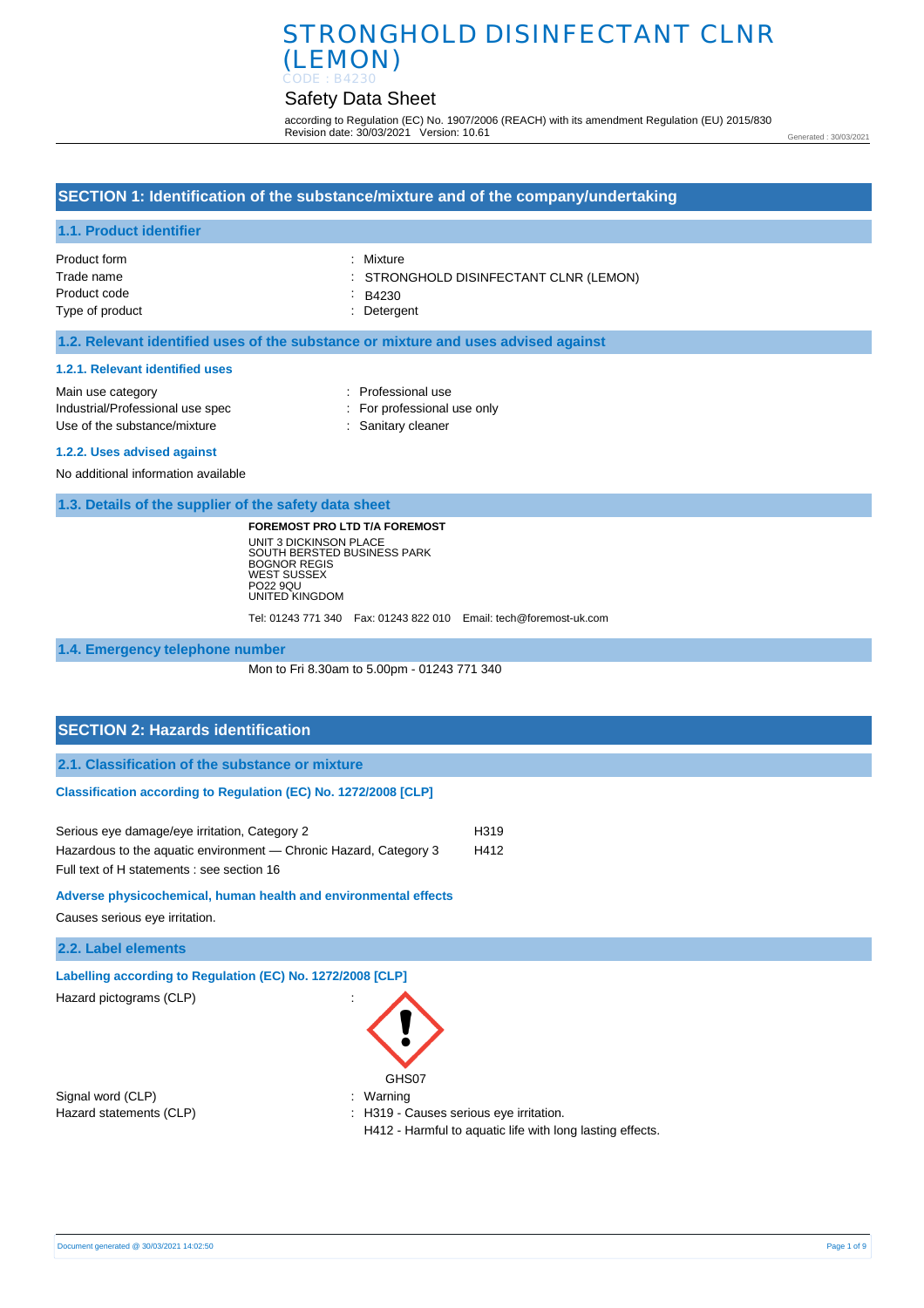# Safety Data Sheet

according to Regulation (EC) No. 1907/2006 (REACH) with its amendment Regulation (EU) 2015/830

| Precautionary statements (CLP) | : P264 - Wash hands thoroughly after handling.<br>P273 - Avoid release to the environment.<br>P280 - Wear eye protection.<br>P305+P351+P338 - IF IN EYES: Rinse cautiously with water for several minutes. Remove |
|--------------------------------|-------------------------------------------------------------------------------------------------------------------------------------------------------------------------------------------------------------------|
|                                | contact lenses, if present and easy to do. Continue rinsing.                                                                                                                                                      |
|                                | P337+P313 - If eye irritation persists: Get medical advice/attention.                                                                                                                                             |
|                                |                                                                                                                                                                                                                   |

### **2.3. Other hazards**

No additional information available

### **SECTION 3: Composition/information on ingredients**

# **3.1. Substances**

#### Not applicable

#### **3.2. Mixtures**

| <b>Name</b>                                                               | <b>Product identifier</b>                                                 | $\frac{9}{6}$ | <b>Classification according to</b><br><b>Regulation (EC) No.</b><br>1272/2008 [CLP]                                                   |
|---------------------------------------------------------------------------|---------------------------------------------------------------------------|---------------|---------------------------------------------------------------------------------------------------------------------------------------|
| Cocamidopropyl betaine                                                    | (CAS-No.) 147170-44-3<br>(REACH-no) 01-2119489410-39                      | $1 - 5$       | Eye Dam. 1, H318<br>Aquatic Chronic 3, H412                                                                                           |
| N,N-dimethyltetradecylamine N-oxide                                       | (CAS-No.) 3332-27-2<br>(EC-No.) 222-059-3<br>(REACH-no) 01-2119949262-37  | $1 - 3$       | Skin Irrit. 2, H315<br>Eye Dam. 1, H318                                                                                               |
| Quaternary ammonium compounds, benzyl-C12-16-<br>alkyldimethyl, chlorides | (CAS-No.) 68424-85-1<br>(EC-No.) 270-325-2<br>(REACH-no) 01-2119965180-41 | $0.1 - 1$     | Acute Tox. 4 (Oral), H302<br>Skin Corr. 1B, H314<br>Eye Dam. 1, H318<br>Aquatic Acute 1, H400 (M=10)<br>Aquatic Chronic 1, H410 (M=1) |

| <b>Specific concentration limits:</b> |                                                     |                                                                           |
|---------------------------------------|-----------------------------------------------------|---------------------------------------------------------------------------|
| l Name                                | <b>Product identifier</b>                           | Specific concentration limits                                             |
| Cocamidopropyl betaine                | CAS-No.) 147170-44-3<br>(REACH-no) 01-2119489410-39 | $(4 ≤ C < 10)$ Eye Irrit. 2, H319<br>$(10 \leq C < 100)$ Eye Dam. 1, H318 |

Full text of H-statements: see section 16

| <b>SECTION 4: First aid measures</b>                                                                                 |                                                                                                                                                                                                                                                                                              |
|----------------------------------------------------------------------------------------------------------------------|----------------------------------------------------------------------------------------------------------------------------------------------------------------------------------------------------------------------------------------------------------------------------------------------|
| 4.1. Description of first aid measures                                                                               |                                                                                                                                                                                                                                                                                              |
| First-aid measures after inhalation<br>First-aid measures after skin contact<br>First-aid measures after eye contact | : Remove person to fresh air and keep comfortable for breathing.<br>: Wash skin with plenty of water.<br>: Rinse cautiously with water for several minutes. Remove contact lenses, if present and easy<br>to do. Continue rinsing. If eye irritation persists: Get medical advice/attention. |
| First-aid measures after ingestion                                                                                   | : Get immediate medical advice/attention.                                                                                                                                                                                                                                                    |
| 4.2. Most important symptoms and effects, both acute and delayed                                                     |                                                                                                                                                                                                                                                                                              |
| Symptoms/effects after skin contact<br>Symptoms/effects after eye contact<br>Symptoms/effects after ingestion        | : Repeated or prolonged skin contact may cause irritation.<br>: Eve irritation.<br>: May cause gastrointestinal irritation, nausea, vomiting and diarrhoea.                                                                                                                                  |
|                                                                                                                      | 4.3. Indication of any immediate medical attention and special treatment needed                                                                                                                                                                                                              |

Treat symptomatically.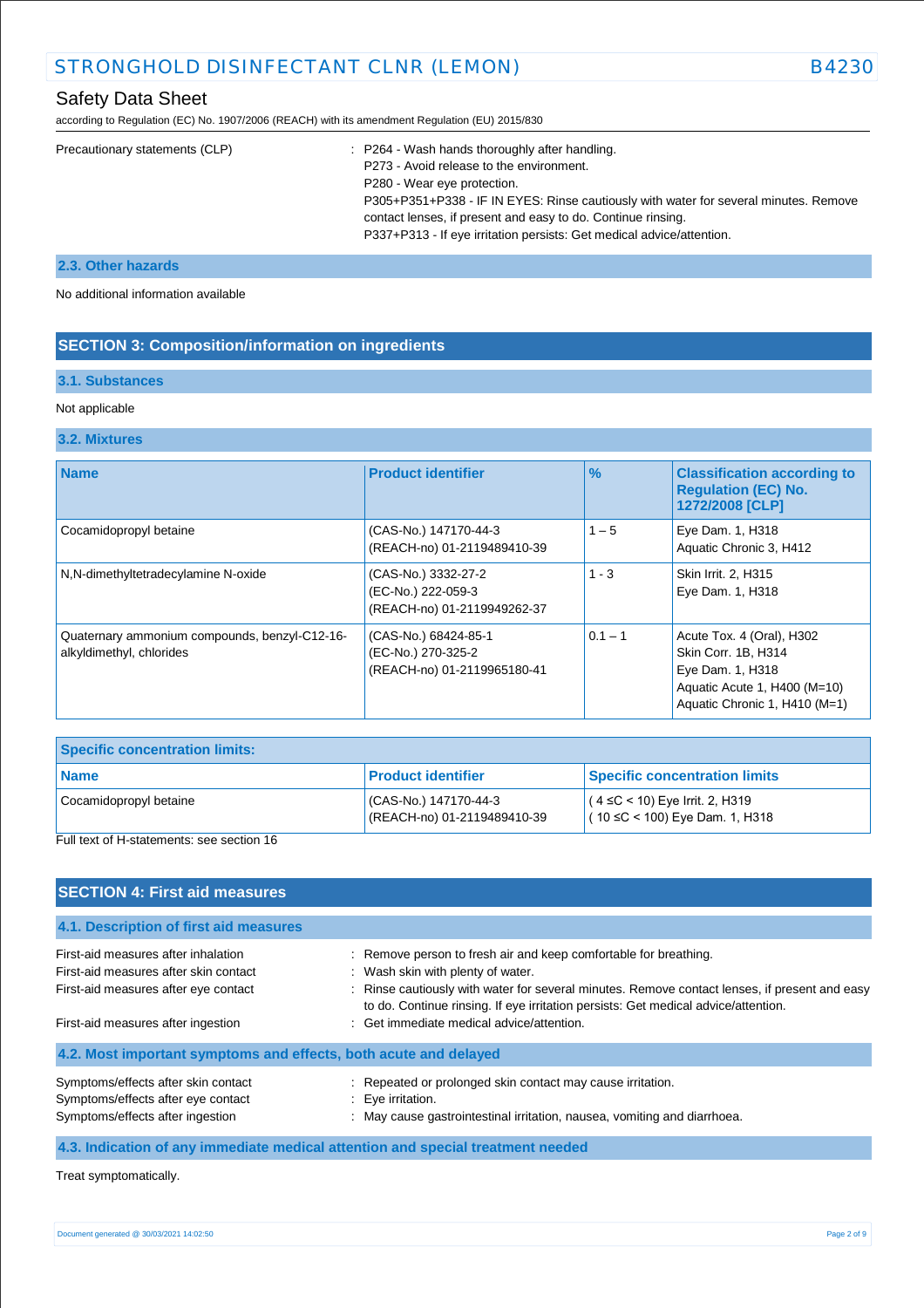# Safety Data Sheet

according to Regulation (EC) No. 1907/2006 (REACH) with its amendment Regulation (EU) 2015/830

| <b>SECTION 5: Firefighting measures</b>                    |                                                                                                                                             |  |
|------------------------------------------------------------|---------------------------------------------------------------------------------------------------------------------------------------------|--|
| 5.1. Extinguishing media                                   |                                                                                                                                             |  |
| Suitable extinguishing media                               | : Water spray. Dry powder. Foam. Carbon dioxide.                                                                                            |  |
| 5.2. Special hazards arising from the substance or mixture |                                                                                                                                             |  |
| Hazardous decomposition products in case of fire           | : Toxic fumes may be released.                                                                                                              |  |
| 5.3. Advice for firefighters                               |                                                                                                                                             |  |
| Protection during firefighting                             | : Do not attempt to take action without suitable protective equipment. Self-contained<br>breathing apparatus. Complete protective clothing. |  |

| <b>SECTION 6: Accidental release measures</b>                            |                                                                                                                                                                |  |
|--------------------------------------------------------------------------|----------------------------------------------------------------------------------------------------------------------------------------------------------------|--|
| 6.1. Personal precautions, protective equipment and emergency procedures |                                                                                                                                                                |  |
| 6.1.1. For non-emergency personnel<br>Emergency procedures               | : Ventilate spillage area. Avoid contact with skin and eyes.                                                                                                   |  |
| 6.1.2. For emergency responders<br>Protective equipment                  | : Do not attempt to take action without suitable protective equipment. For further information<br>refer to section 8: "Exposure controls/personal protection". |  |
| <b>6.2. Environmental precautions</b>                                    |                                                                                                                                                                |  |
| Avoid release to the environment.                                        |                                                                                                                                                                |  |
| 6.3. Methods and material for containment and cleaning up                |                                                                                                                                                                |  |
| Methods for cleaning up<br>Other information                             | Take up liquid spill into absorbent material.<br>Dispose of materials or solid residues at an authorized site.                                                 |  |

**6.4. Reference to other sections**

For further information refer to section 13.

| <b>SECTION 7: Handling and storage</b>                            |                                                                                                                                                                                                                                 |  |
|-------------------------------------------------------------------|---------------------------------------------------------------------------------------------------------------------------------------------------------------------------------------------------------------------------------|--|
| 7.1. Precautions for safe handling                                |                                                                                                                                                                                                                                 |  |
| Precautions for safe handling<br>Hygiene measures                 | Ensure good ventilation of the work station. Avoid contact with skin and eyes. Wear<br>personal protective equipment.<br>: Do not eat, drink or smoke when using this product. Always wash hands after handling the<br>product. |  |
| 7.2. Conditions for safe storage, including any incompatibilities |                                                                                                                                                                                                                                 |  |
| Storage conditions                                                | : Store in a well-ventilated place. Keep cool.                                                                                                                                                                                  |  |
| 7.3. Specific end use(s)                                          |                                                                                                                                                                                                                                 |  |

No additional information available

### **SECTION 8: Exposure controls/personal protection**

**8.1. Control parameters**

**8.1.1 National occupational exposure and biological limit values** 

No additional information available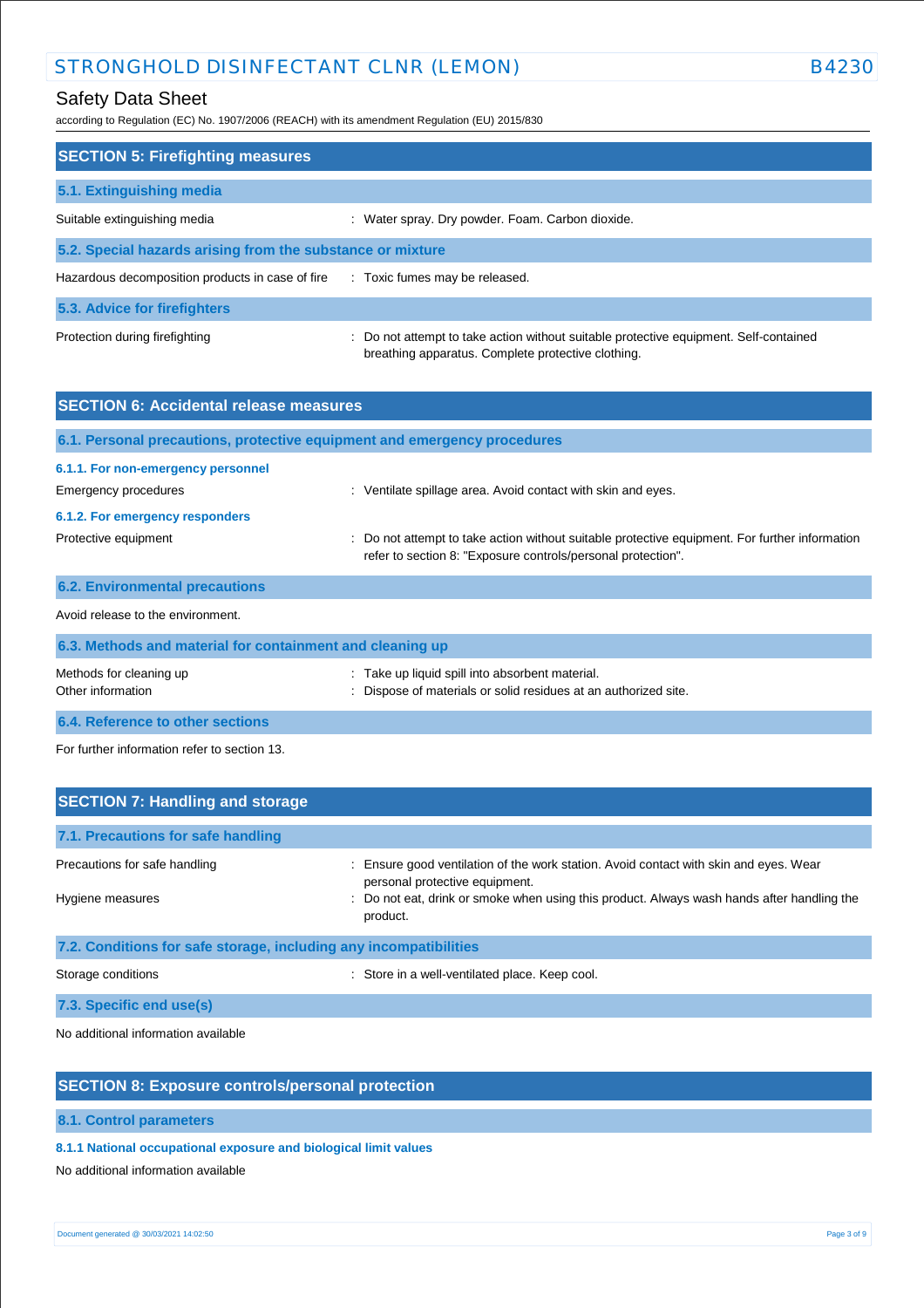according to Regulation (EC) No. 1907/2006 (REACH) with its amendment Regulation (EU) 2015/830

**8.1.2. Recommended monitoring procedures** 

No additional information available

#### **8.1.3. Air contaminants formed**

No additional information available

#### **8.1.4. DNEL and PNEC**

No additional information available

#### **8.1.5. Control banding**

No additional information available

#### **8.2. Exposure controls**

#### **8.2.1. Appropriate engineering controls**

#### **Appropriate engineering controls:**

Ensure good ventilation of the work station.

#### **8.2.2. Personal protection equipment**

**Personal protective equipment symbol(s):**



#### **8.2.2.1. Eye and face protection**

| Eye protection:        |  |
|------------------------|--|
| Safety glasses. EN 166 |  |

#### **8.2.2.2. Skin protection**

**Skin and body protection:**

Not required for normal conditions of use

#### **Hand protection:**

In case of repeated or prolonged contact wear gloves. Chemical resistant gloves (according to European standard EN 374 or equivalent)

### **Other skin protection**

### **Materials for protective clothing:**

Not required for normal conditions of use

#### **8.2.2.3. Respiratory protection**

#### **Respiratory protection:**

Not required for normal conditions of use

### **8.2.2.4. Thermal hazards**

No additional information available

#### **8.2.3. Environmental exposure controls**

#### **Environmental exposure controls:**

Avoid release to the environment.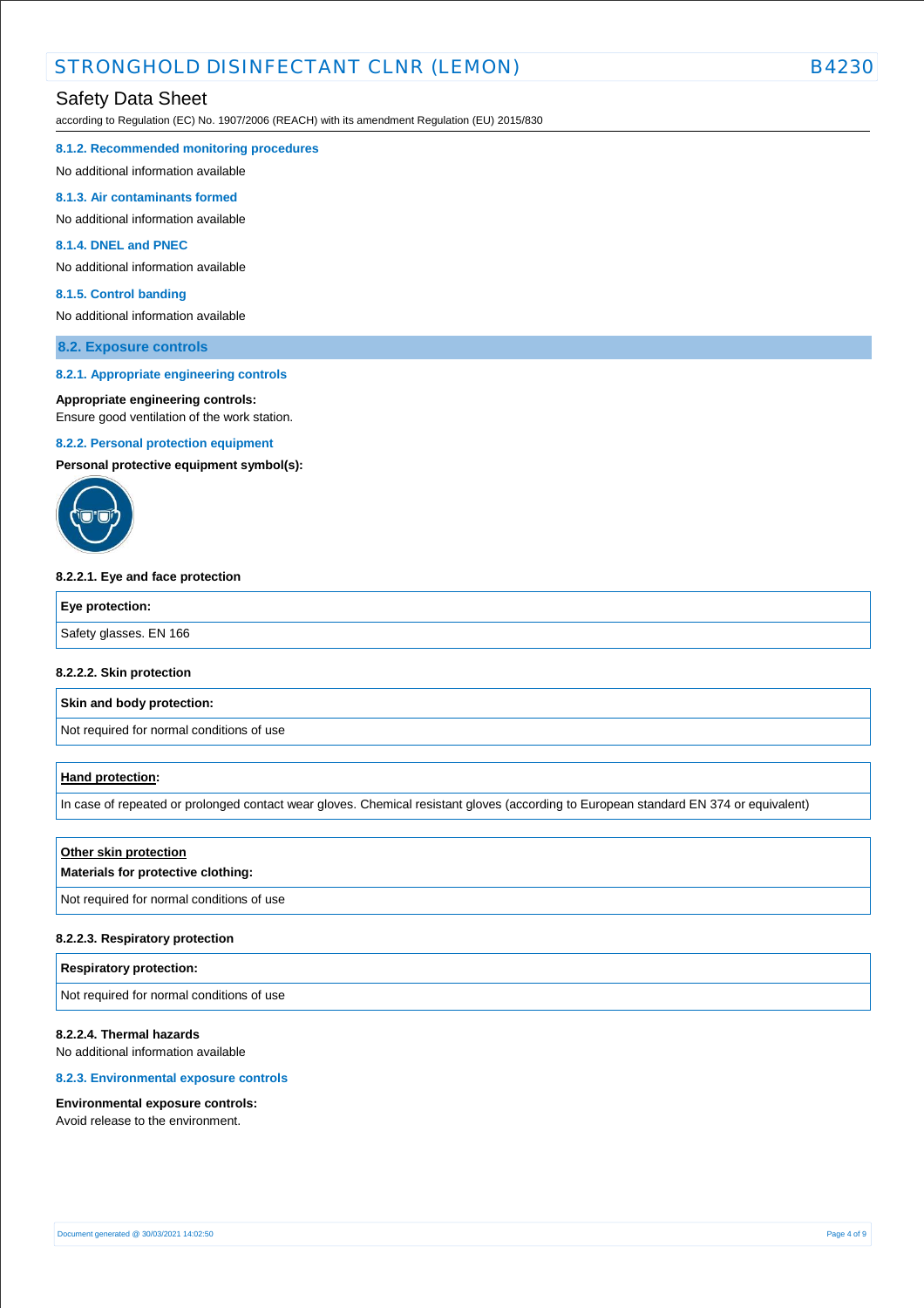according to Regulation (EC) No. 1907/2006 (REACH) with its amendment Regulation (EU) 2015/830

| <b>SECTION 9: Physical and chemical properties</b> |                   |  |
|----------------------------------------------------|-------------------|--|
|                                                    |                   |  |
| Physical state                                     | Liquid            |  |
| Appearance                                         | Mobile liquid.    |  |
| Colour                                             | Yellow.           |  |
| Odour                                              | lemon-like.       |  |
| Odour threshold                                    | No data available |  |
| рH                                                 | 3.5               |  |
| Relative evaporation rate (butylacetate=1)         | No data available |  |
| Melting point                                      | Not applicable    |  |
| Freezing point                                     | No data available |  |
| Boiling point                                      | $\geq$ 100 °C     |  |
| Flash point                                        | No data available |  |
| Auto-ignition temperature                          | No data available |  |
| Decomposition temperature                          | No data available |  |
| Flammability (solid, gas)                          | Not applicable    |  |
| Vapour pressure                                    | No data available |  |
| Relative vapour density at 20 °C                   | No data available |  |
| Relative density                                   | 1.01              |  |
| Solubility                                         | Soluble in water. |  |
| Partition coefficient n-octanol/water (Log Pow)    | No data available |  |
| Viscosity, kinematic                               | No data available |  |
| Viscosity, dynamic                                 | No data available |  |
| Explosive properties                               | No data available |  |
| Oxidising properties                               | No data available |  |
| Explosive limits                                   | No data available |  |

#### **9.2. Other information**

No additional information available

# **SECTION 10: Stability and reactivity**

#### **10.1. Reactivity**

The product is non-reactive under normal conditions of use, storage and transport.

#### **10.2. Chemical stability**

Stable under normal conditions of use.

**10.3. Possibility of hazardous reactions**

No dangerous reactions known under normal conditions of use.

**10.4. Conditions to avoid**

None under recommended storage and handling conditions (see section 7).

**10.5. Incompatible materials**

None under normal use.

**10.6. Hazardous decomposition products**

Under normal conditions of storage and use, hazardous decomposition products should not be produced.

# **SECTION 11: Toxicological information**

### **11.1 Information on toxicological effects**

Acute toxicity (oral) **interval** to the control of the control of the control of the control of the control of the control of the control of the control of the control of the control of the control of the control of the co Acute toxicity (dermal) **and in the case of the contract of the contract of the contract of the contract of the contract of the contract of the contract of the contract of the contract of the contract of the contract of th** 

Document generated @ 30/03/2021 14:02:50 Page 5 of 9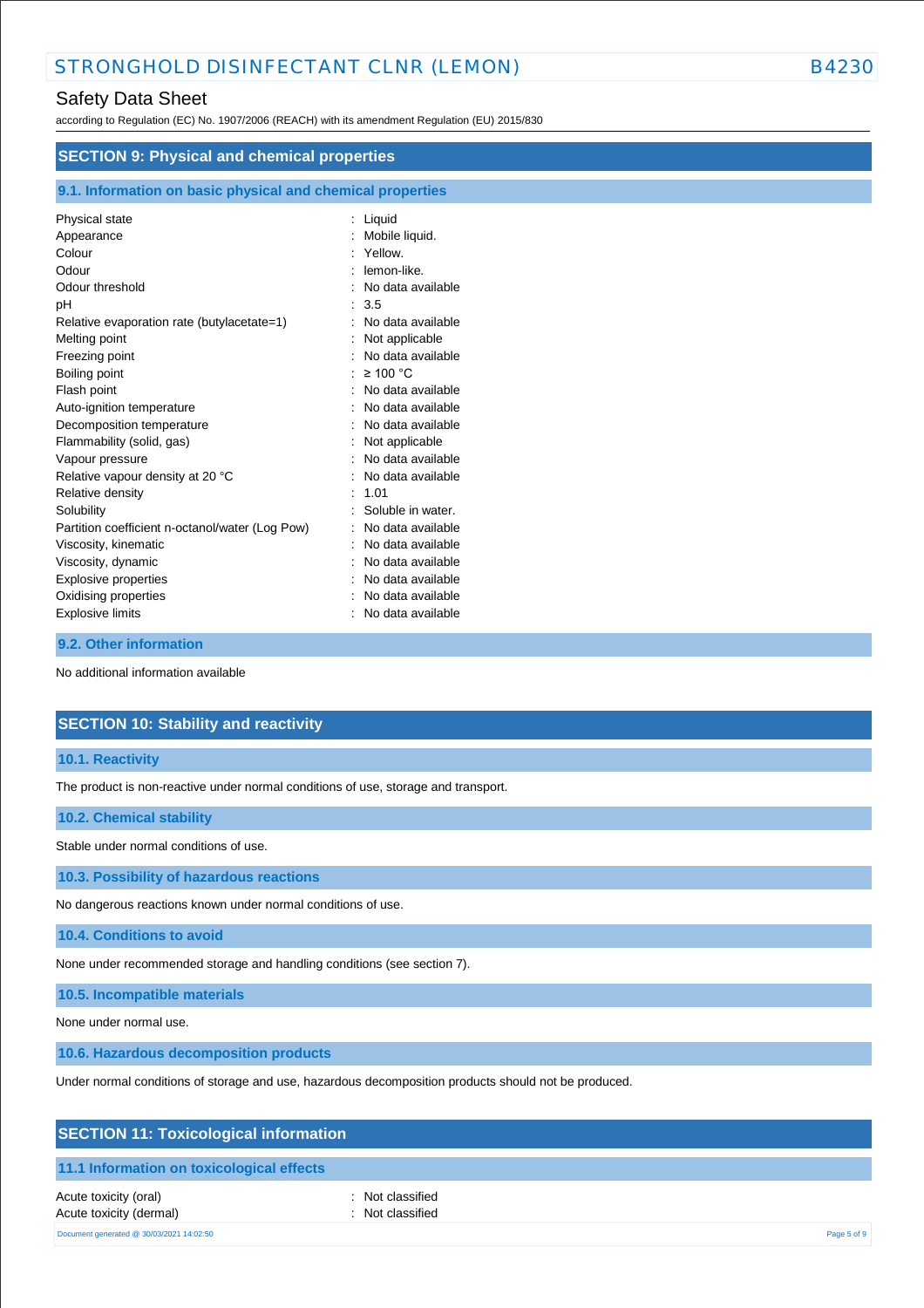according to Regulation (EC) No. 1907/2006 (REACH) with its amendment Regulation (EU) 2015/830

| Acute toxicity (inhalation)       | : Not classified                 |
|-----------------------------------|----------------------------------|
| Skin corrosion/irritation         | : Not classified                 |
|                                   | pH: 3.5                          |
| Serious eye damage/irritation     | : Causes serious eye irritation. |
|                                   | pH: 3.5                          |
| Respiratory or skin sensitisation | : Not classified                 |
| Germ cell mutagenicity            | : Not classified                 |
| Carcinogenicity                   | : Not classified                 |
| Reproductive toxicity             | : Not classified                 |
| STOT-single exposure              | : Not classified                 |
| STOT-repeated exposure            | : Not classified                 |
| Aspiration hazard                 | : Not classified                 |

| <b>SECTION 12: Ecological information</b>                    |                                                                                                                            |  |
|--------------------------------------------------------------|----------------------------------------------------------------------------------------------------------------------------|--|
| 12.1. Toxicity                                               |                                                                                                                            |  |
| Ecology - general                                            | : The product is not considered harmful to aquatic organisms nor to cause long-term adverse<br>effects in the environment. |  |
| Hazardous to the aquatic environment, short-term<br>(acute)  | : Not classified                                                                                                           |  |
| Hazardous to the aquatic environment, long-term<br>(chronic) | : Harmful to aquatic life with long lasting effects.                                                                       |  |
| N, N-dimethyltetradecylamine N-oxide (3332-27-2)             |                                                                                                                            |  |

| <b>TRAP CONTROLLY RELIGIOUS VIGHTING IN VALUE (UUULLE 1-4)</b> |                     |
|----------------------------------------------------------------|---------------------|
| $ $ LC50 - Fish [1]                                            | $2.4 \text{ mg}/I$  |
| EC50 - Other aquatic organisms [1]                             | 2.64 mg/l waterflea |
| EC50 - Other aquatic organisms [2]                             | $0.19 \text{ mg/l}$ |

| Cocamidopropyl betaine (147170-44-3) |  |
|--------------------------------------|--|
| $> 1 (1 - 10)$ mg/kg                 |  |
| $> 1 (1 - 10)$ mg/l                  |  |
| $> 1 (1 - 10)$ mg/l                  |  |
| $\leq 1$ mg/                         |  |
| $\leq 1$ mg/                         |  |
|                                      |  |

# **12.2. Persistence and degradability**

No additional information available

| 12.3. Bioaccumulative potential                 |     |  |
|-------------------------------------------------|-----|--|
| N,N-dimethyltetradecylamine N-oxide (3332-27-2) |     |  |
| Partition coefficient n-octanol/water (Log Pow) | 2.7 |  |
| 12.4. Mobility in soil                          |     |  |
| No additional information available             |     |  |
| 12.5. Results of PBT and vPvB assessment        |     |  |
|                                                 |     |  |

# No additional information available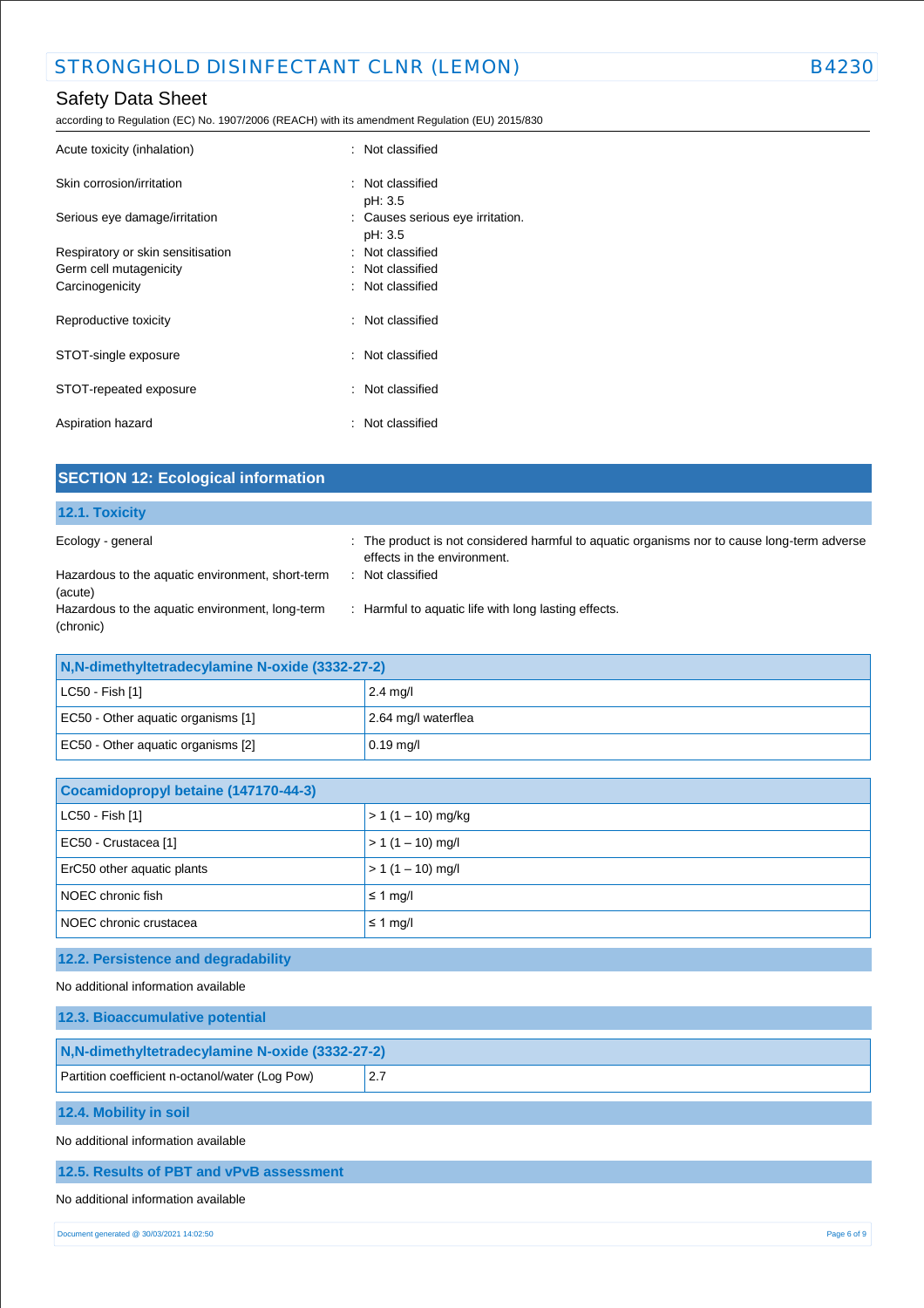# Safety Data Sheet

according to Regulation (EC) No. 1907/2006 (REACH) with its amendment Regulation (EU) 2015/830

#### **12.6. Other adverse effects**

No additional information available

# **SECTION 13: Disposal considerations**

**13.1. Waste treatment methods**

Waste treatment methods : Dispose of contents/container in accordance with licensed collector's sorting instructions.

### **SECTION 14: Transport information**

In accordance with ADR / IMDG / IATA

| 14.1 UN number                                                                                                                                                                                       |                                                                            |  |
|------------------------------------------------------------------------------------------------------------------------------------------------------------------------------------------------------|----------------------------------------------------------------------------|--|
| UN-No. (ADR)<br>UN-No. (IMDG)<br>UN-No. (IATA)                                                                                                                                                       | Not applicable<br>Not applicable<br>Not applicable                         |  |
| 14.2. UN proper shipping name                                                                                                                                                                        |                                                                            |  |
| Proper Shipping Name (ADR)<br>Proper Shipping Name (IMDG)<br>Proper Shipping Name (IATA)                                                                                                             | Not applicable<br>Not applicable<br>: Not applicable                       |  |
| 14.3. Transport hazard class(es)                                                                                                                                                                     |                                                                            |  |
| <b>ADR</b><br>Transport hazard class(es) (ADR)<br><b>IMDG</b><br>Transport hazard class(es) (IMDG)<br><b>IATA</b><br>Transport hazard class(es) (IATA)<br>14.4. Packing group<br>Packing group (ADR) | : Not applicable<br>: Not applicable<br>: Not applicable<br>Not applicable |  |
| Packing group (IMDG)<br>Packing group (IATA)                                                                                                                                                         | Not applicable<br>Not applicable                                           |  |
| <b>14.5. Environmental hazards</b>                                                                                                                                                                   |                                                                            |  |
| Dangerous for the environment<br>Marine pollutant<br>Other information                                                                                                                               | No<br>÷<br><b>No</b><br>: No supplementary information available           |  |
| 14.6. Special precautions for user                                                                                                                                                                   |                                                                            |  |
| <b>Overland transport</b><br>No data available                                                                                                                                                       |                                                                            |  |

**Transport by sea**

No data available **Air transport**

No data available

**14.7. Transport in bulk according to Annex II of Marpol and the IBC Code**

Not applicable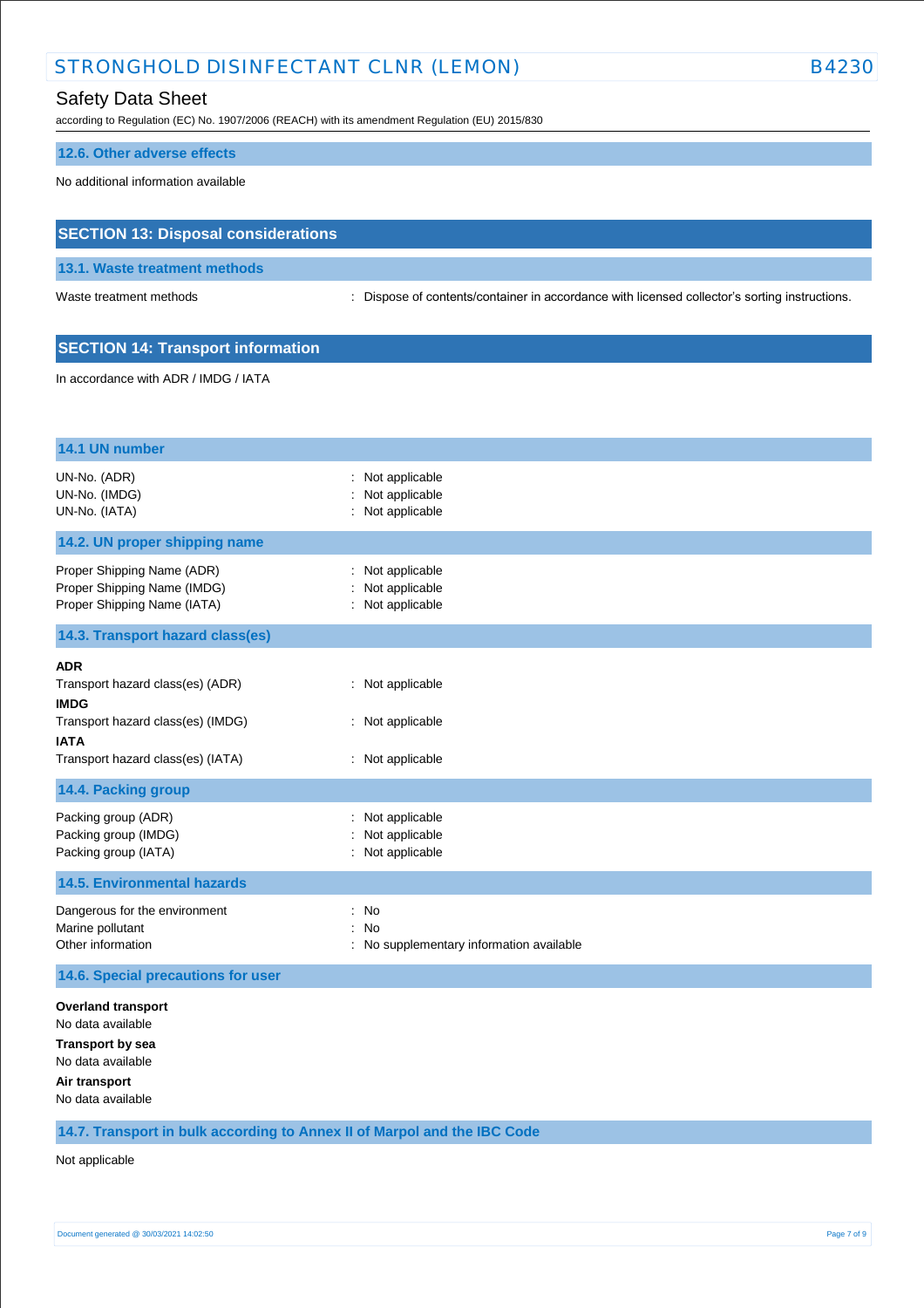# Safety Data Sheet

according to Regulation (EC) No. 1907/2006 (REACH) with its amendment Regulation (EU) 2015/830

### **SECTION 15: Regulatory information**

**15.1. Safety, health and environmental regulations/legislation specific for the substance or mixture**

#### **15.1.1. EU-Regulations**

Contains no REACH substances with Annex XVII restrictions

Contains no substance on the REACH candidate list

Contains no REACH Annex XIV substances

Contains no substance subject to Regulation (EU) No 649/2012 of the European Parliament and of the Council of 4 July 2012 concerning the export and import of hazardous chemicals.

Contains no substance subject to Regulation (EU) No 2019/1021 of the European Parliament and of the Council of 20 June 2019 on persistent organic pollutants

Allergenic fragrances > 0,01%:

**CITRAL CITRONELLOL** LINALOOL

D-LIMONENE

| Detergent Regulation (648/2004/EC): Labelling of contents:          |         |  |
|---------------------------------------------------------------------|---------|--|
| <b>Component</b>                                                    | $\%$    |  |
| cationic surfactants, non-ionic surfactants, amphoteric surfactants | $< 5\%$ |  |
| perfumes                                                            |         |  |
| <b>CITRAL</b>                                                       |         |  |
| <b>CITRONELLOL</b>                                                  |         |  |
| <b>LINALOOL</b>                                                     |         |  |
| D-LIMONENE                                                          |         |  |
|                                                                     |         |  |

### **15.1.2. National regulations**

#### **United Kingdom**

British National Regulations : Classification Labelling Packaging Regulation; Regulation (EC) No 1272/2008. Detergent Regulation (648/2004/EC).

#### **15.2. Chemical safety assessment**

No chemical safety assessment has been carried out

# **SECTION 16: Other information**

| Full text of H- and EUH-statements: |                                                                   |  |
|-------------------------------------|-------------------------------------------------------------------|--|
| Acute Tox. 4 (Oral)                 | Acute toxicity (oral), Category 4                                 |  |
| Aquatic Acute 1                     | Hazardous to the aquatic environment - Acute Hazard, Category 1   |  |
| <b>Aquatic Chronic 1</b>            | Hazardous to the aquatic environment - Chronic Hazard, Category 1 |  |
| Aquatic Chronic 3                   | Hazardous to the aquatic environment — Chronic Hazard, Category 3 |  |
| Eye Dam. 1                          | Serious eye damage/eye irritation, Category 1                     |  |
| Eye Irrit. 2                        | Serious eye damage/eye irritation, Category 2                     |  |
| Skin Corr. 1B                       | Skin corrosion/irritation, Category 1, Sub-Category 1B            |  |
| Skin Irrit, 2                       | Skin corrosion/irritation, Category 2                             |  |
| H302                                | Harmful if swallowed.                                             |  |
| H314                                | Causes severe skin burns and eye damage.                          |  |